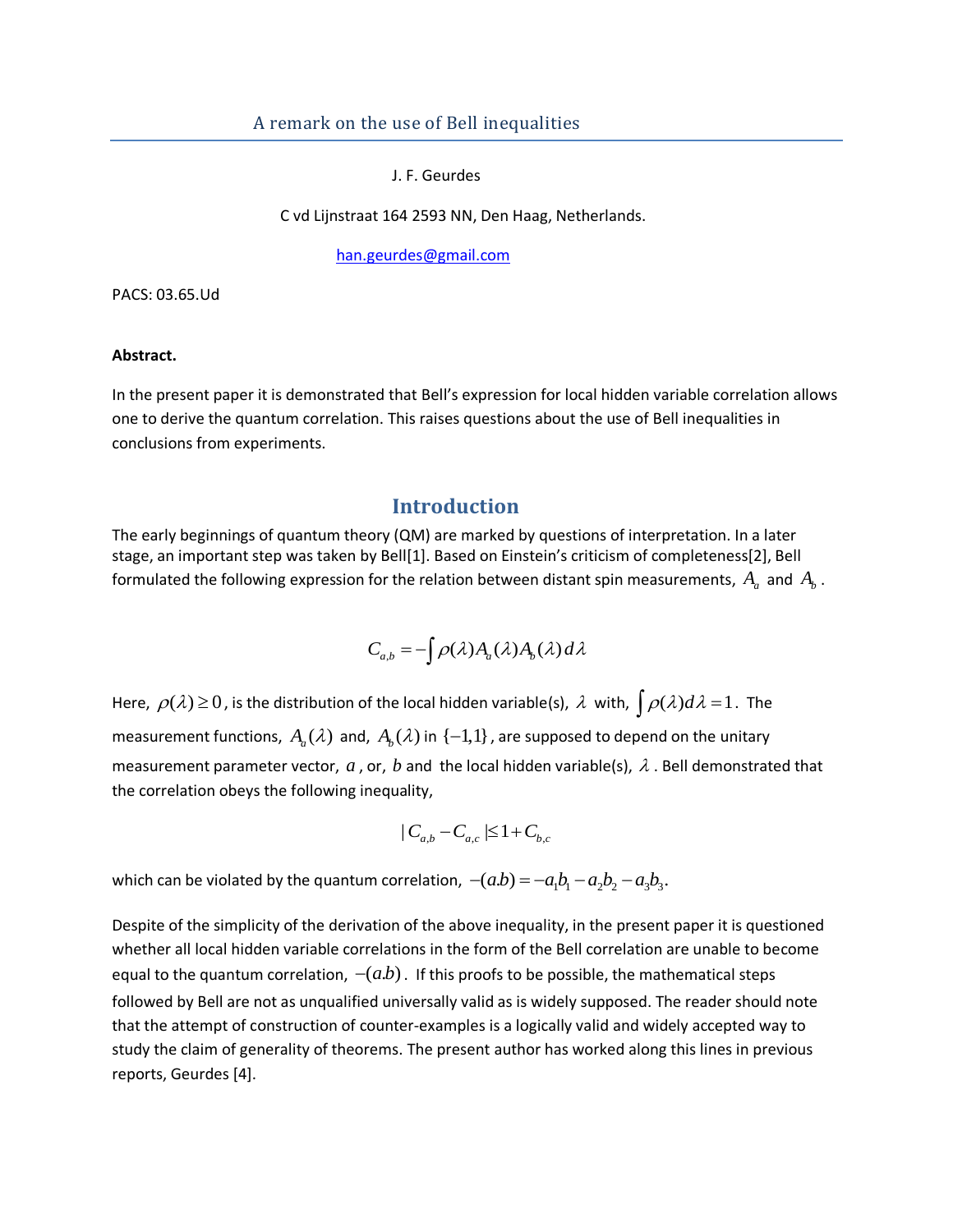### **I. Model**

In order to have a simple and straightforward probability model, let us take the negative exponential probability density which indisputably gives a classical probability density.

$$
\rho_{\Lambda}(\lambda) = \begin{cases} e^{-\lambda}, & \lambda \in [0, \infty) \\ 0, & \text{elsewhere} \end{cases}
$$
\n(1)

In addition, a Kronecker delta discrete probability density is defined.

$$
\rho_M(\mu) = \delta_{\mu,r},\tag{2}
$$

with,  $r \in \{-1,1\}$ . This density gives either probability zero or unity to an 'event',  $\mu \in \{-1,1\}$ .

Hence, the quantum correlation for measurement functions,  $A_a^{}(\lambda,\mu),$   $A_b^{}(\lambda,\mu)$  projecting in the set,  $\{-1,1\}$  in terms of local hidden variables, is given by

$$
C_{a,b} = -\sum_{\mu \in \{-1,1\}} \int_0^{+\infty} e^{-\lambda} A_a(\lambda, \mu) A_b(\lambda, \mu) d\lambda
$$
 (3)

Let us define, furthermore,  $F_{a,b}(\lambda,\mu)$  =  $A_a(\lambda,\mu)A_b(\lambda,\mu)$  and note that the vectors  $a$  =  $(a_1,a_2,a_3)$ and  $b = (b_1, b_2, b_3)$  are unitary in the Euclidean metric,  $|a| = |b| = 1$  . This gives for,  $F_{a,b}(\lambda, \mu) \in \{-1,1\}$  , the following form of the correlation

$$
C_{a,b} = -\sum_{\mu \in \{-1,1\}} \int_0^{+\infty} e^{-\lambda} F_{a,b}(\lambda, \mu) d\lambda \tag{4}
$$

Let us restrict the argument to situations where  $a_3 = b_3 = 0$ . This is no substantial limitation to the generality of our conclusions. If, subsequently, it is noted that

$$
1-e^{-\lambda}=\int_0^{\lambda}e^{-x}dx
$$

then, the correlation can be written as

$$
C_{a,b} = -\sum_{\mu \in \{-1,1\}} \int_0^{+\infty} F_{a,b}(\lambda,\mu) \left\{ \frac{\partial}{\partial \lambda} (1 - e^{-\lambda}) \right\} d\lambda \tag{5}
$$

Formally, partial integration then leads to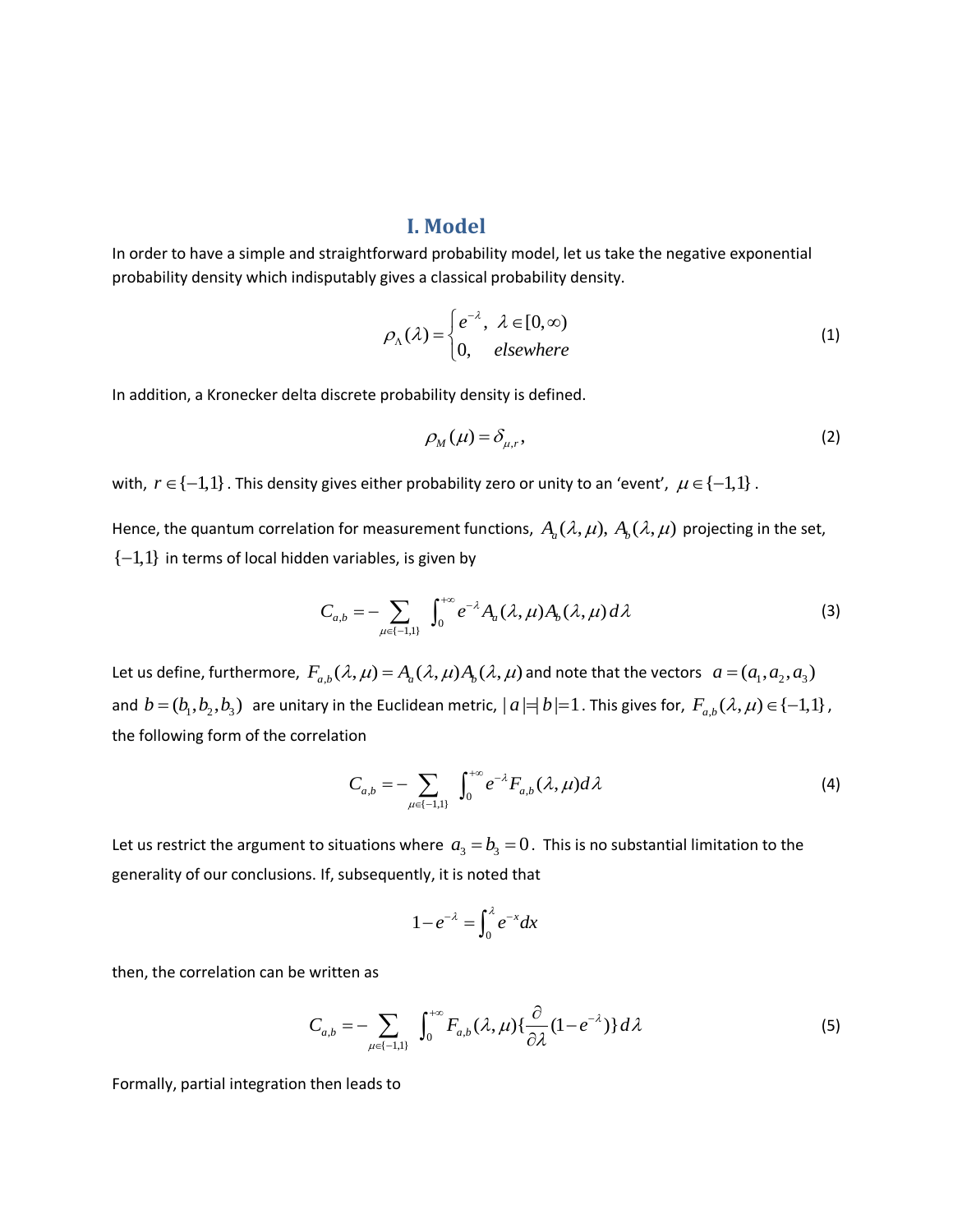$$
C_{a,b} = -[F_{a,b}(\lambda)(1 - e^{-\lambda})]_0^{+\infty} + \int_0^{+\infty} (1 - e^{-\lambda}) \{ \sum_{\mu \in \{-1,1\}} \frac{\partial}{\partial \lambda} F_{a,b}(\lambda, \mu) \} d\lambda \tag{6}
$$

with,  $F_{a,b}(\lambda) = \sum F_{a,b}(\lambda,\mu) \delta_{\mu,\mu}$  $\sum_{\{-1,1\}}$  $F_{a,b}(\lambda) = \sum_{\mu \in \{-1,1\}} F_{a,b}(\lambda, \mu) \delta_{\mu, r}$  $\lambda$ ) =  $\sum F_{a,b}(\lambda,\mu)\delta_{\mu,r}$ .  $=\sum_{\mu\in\{-1,1\}}F_{a,b}(\lambda,\mu)\delta_{\mu,r}$  . After some further evaluation, writing as a short-hand,

$$
I_{a,b} = \int_0^{+\infty} (1 - e^{-\lambda}) \{ \sum_{\mu \in \{-1,1\}} \frac{\partial}{\partial \lambda} F_{a,b}(\lambda, \mu) \} d\lambda,
$$

we may obtain

 $\overline{a}$ 

$$
C_{a,b} = -F_{a,b}(\infty) + I_{a,b} \tag{7}
$$

Note that,  $F_{a,b}(\infty) \in \{-1,1\}$ . Suppose, to continue, that  $I_{a,b} > 0$ . This implies that, because,  $|C_{a,b}| \leq 1$ ,

we must have,  $F_{a,b}(\infty) = 1$  . In addition, if  $I_{a,b} < 0$  , then, because  $|C_{a,b}| \leq 1$  ,  $F_{a,b}(\infty) = -1$  .

This implies that for a sign function,  $sign(x) = 1, x \ge 0$  and  $sign(x) = -1, x < 0$ , equation (7) can be written as

$$
C_{a,b} = sign(I_{a,b})(|I_{a,b}|-1)
$$
\n(8)

Let us subsequently try to apply the previous finding to an interesting physical situation. E.g. in the computer network model of Gill<sup>1</sup> [3], there is strict locality. This means that the A-wing only responds to A-wing information plus 'blind' source information and similar for the B-wing. Hence, there is no way that the source can carry information of the state of the B-wing to the A-wing and vice versa. This implies a strict separable response of the,  $\ A_a(\lambda,\mu)$  from the,  $A_b(\lambda,\mu)$  and vice versa.

The reader should note in this point of the argumentation that although information is strictly separated a convolution in the postulated hidden variable space is not forbidden. This convolution of ' information' is an operation on separately stored 'parts' that are blended together but not by the action of the source but in the postulated space of hidden variables. Let us postulate that the source only sends three variables,  $S_0, S_1, S_2$ , all three projecting in,  $\{-1,1\}$ , to both the A-wing and the B-wing and that they are

part of the convolution. Furthermore, let us postulate a convolution operator,  $\wp$  , as

$$
\hat{\wp} = -\log \frac{1}{2} \sum_{S_1 \in \{-1, 1\}} \frac{1}{2} \sum_{S_2 \in \{-1, 1\}} \log^{-1} 2 \log \log \tag{9}
$$

^

<sup>&</sup>lt;sup>1</sup> The author is aware of the vast literature on Bell's theorem and can only defend his selection of attention to Gill's model because of its completeness and easy to grasp transparency based on ideas of Bell.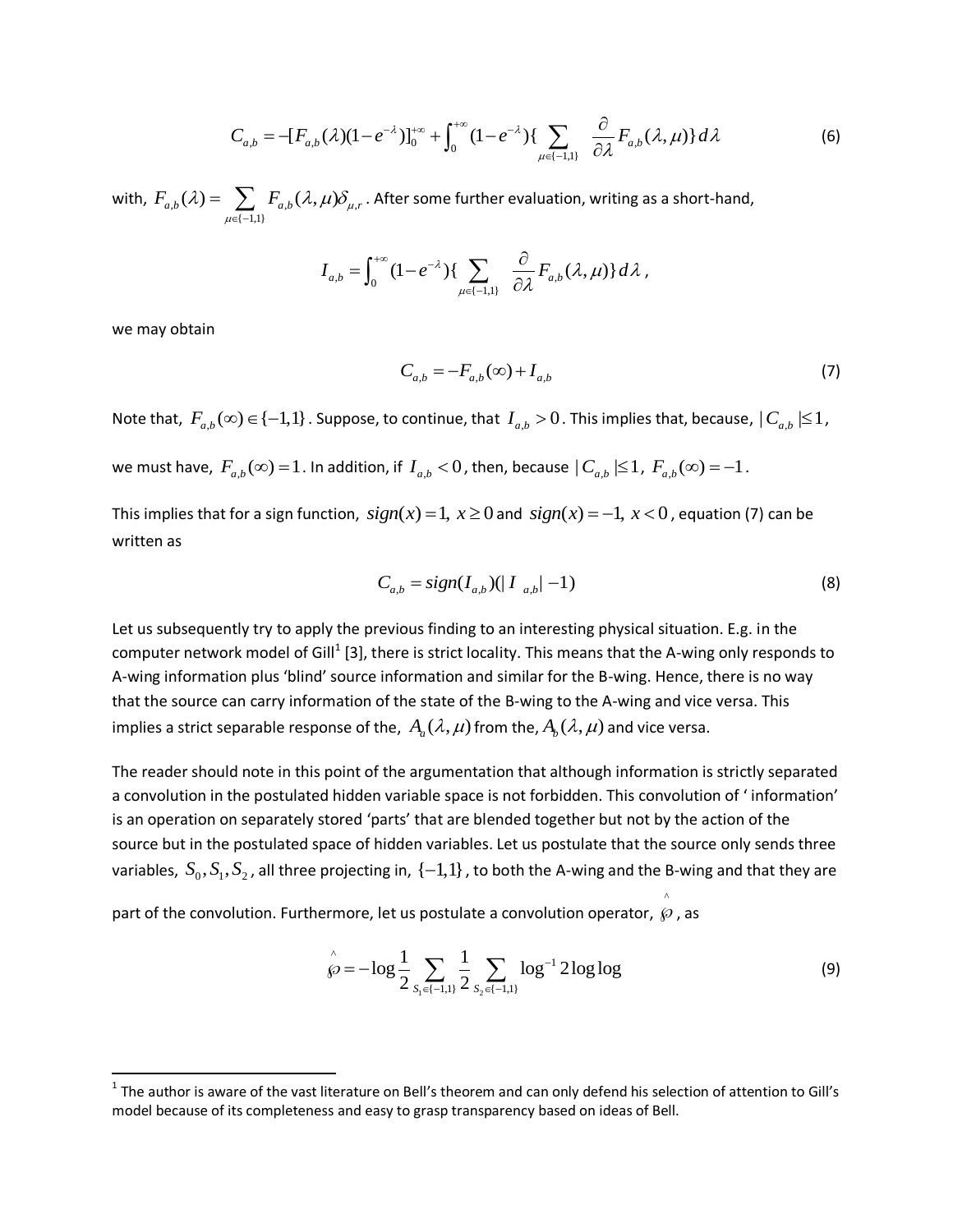If the reader feels some unease with the introduction of a convolution then he preferably may ask himself why this is physically impossible. If one rejects the existence of local hidden variables, then of course, one rejects convolution but if the only defense is 'I do not believe …therefore not true', that is religion in an authoritarian sense. Why cannot the source send (uniformly distributed) hidden variables to both A and B and thereby define a convolution. As long as there is no answer, ignoring the theoretical preferences of the critic at this point, then it is allowed.

The general reading of the operator shows that when the convolution operator works on a variable,  $x, (x > 0)$  , then first the (general) logarithm is taken of the variable,  $x$  . After that, the result is introduced in a second logarithm and that result is multiplied by 2. Subsequently, the anti-logarithm,  $\exp=\log^{-1}$  is taken, after which the result is summed over  $\,S_1^{}$  , and ,  $\,S_2^{}$  and divided by 4. Finally, the logarithm is taken over that result and a multiplication with, -1, is performed. This convolution operation is allowed for strictly separated experimental results that arose from the settings of the parameter vectors and the variables arising from the source. If we define

$$
\zeta_A = a_1 S_1 S_0 + a_2 S_2 \n\zeta_B = b_1 S_1 + b_2 S_2 S_0
$$
\n(10)

then,  $\zeta_{\scriptscriptstyle A}$  and  $\,\zeta_{\scriptscriptstyle B}$  comply to the idea of separated local conglomerates of local variables supplemented with  $S_0, S_1, S_2$  . If a reader wants to oppose to that, he or she is reminded to the fact that Bell's definition of measurement results, works in the same way. If it is contested that  $\zeta_{\scriptscriptstyle A}$  and  $\zeta_{\scriptscriptstyle B}$  are separate local entities, like the spin measurement functions, then how to uphold Bell's theorem?

Because the hidden variable space may 'work with' the source variables,  $S_0, S_1, S_2$ , and taking a logarithm or an 'exp' function cannot violate the locality, the following product of the convolution operator and the two exponentials

$$
\int_{\mathcal{S}}^{\wedge} e^{\zeta_A} e^{\zeta_B}
$$

cannot violate locality either. Given this configuration of parameters and operators, the locality of the measurements  $A_a(\lambda,\mu)$  , and,  $A_b(\lambda,\mu)$  in the experiment will not be disturbed when  $F_{a,b}(\lambda,\mu) = A_a(\lambda,\mu)A_b(\lambda,\mu)$  results into

$$
F_{a,b}(\lambda) = S_0 \operatorname{sign}(\lambda - \hat{\wp} e^{\zeta_A} e^{\zeta_B} - \log(4))
$$
\n(11)

Although the following section is important, the reader is advised first to read section III and the subsequent discussion on locality vs non-locality and the violated instance of the CHSH inequality. The reason is that the violation of CHSH is based on the particular form of the local model without the necessity of having knowledge of the A and B measurement functions. I.e. there it is demonstrated that, based on purely its locality arguments, at least one critical violation is possible with the model.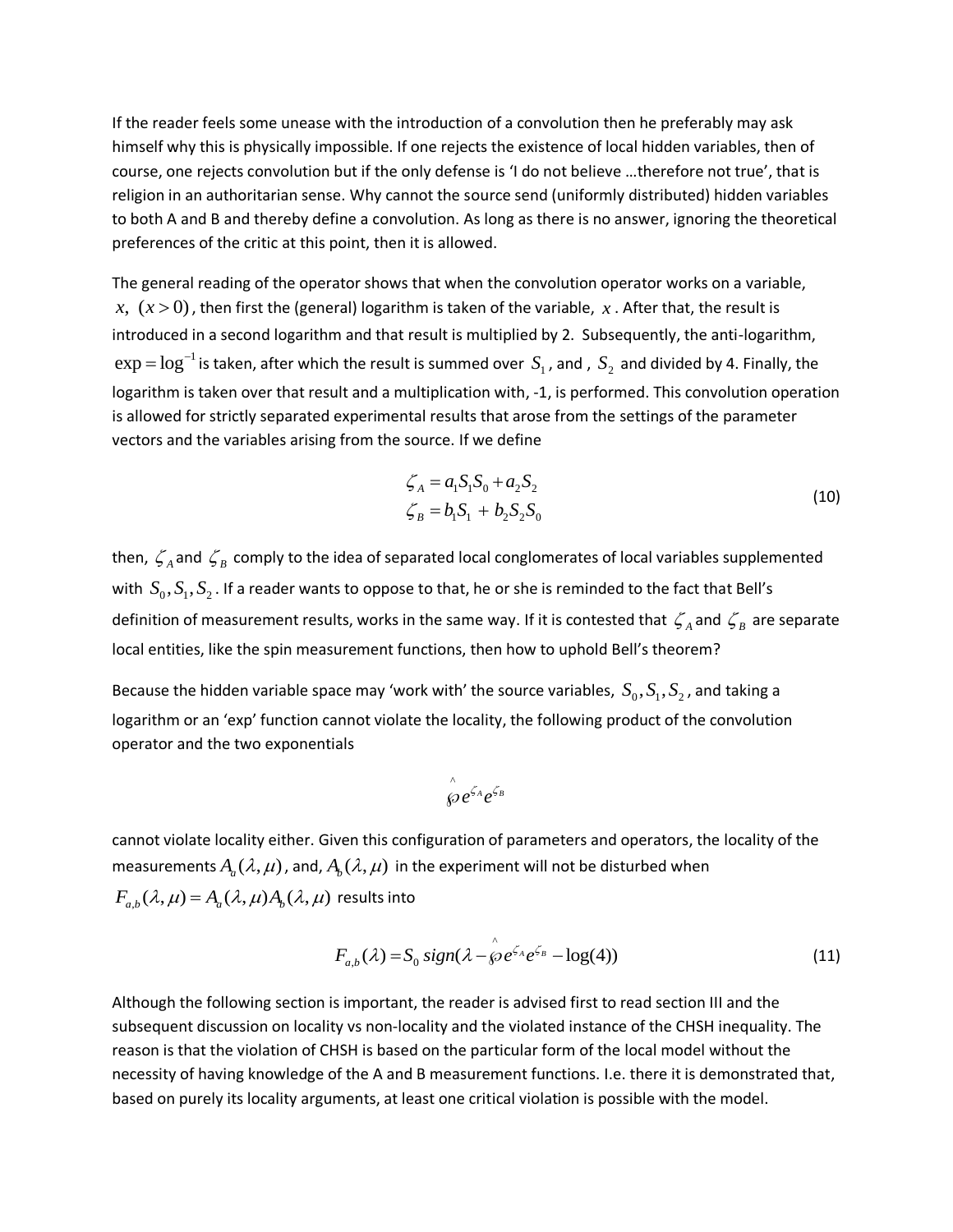# **II Auxiliary specification**

At this point in the argument, a reader may rightfully ask how to validate the form of the above equation starting from the measurement functions themselves. We have already established that numerically and physically the previous equation is allowed but then the question will arise which form the elementary functions  $A_a(\lambda,\mu)$  , and,  $A_b(\lambda,\mu) \,$  must have.

In the past the author already has provided independent counter-models [4]. Of course they were met with criticism because of, in the author's view, overly confidence in Bell's manipulations of his expression of the correlation given in the previous introduction. Perhaps that those manipulations appear universally valid, but there is no independent proof of the fact that Bell's inequality and its 'derivatives', refer to *all* Local Hidden Variables. Why is it generally accepted impossible that not *all* but merely *most* of the LHV models fall under Bell's theorem, disallowing explanations as *simplicity* and *obviousness.*

In turn the author may claim that the analysis up until and including equation (11) plus [4] is sufficient evidence for the existence of LHV. The evidence given below is then simply an addition to [4]. In this sense it is redundant but can provide interesting insights. However, the reader is reminded that opposition to the formulas given below can be overcome by the models in [4] even though they do not 1-1 connect to Eq. (11). Moreover, the author draws for the moment the attention to a preprint [7] which shows that Hardy's paradox *can* be explained with the use of classical probability theory. Hence, a critical reader is also no longer safe to rely on, or hide behind, arguments outside the mathematics presented here and in [4] and [5].

Let us introduce the following symbol,  $\bra{0}$  . This symbol refers to a hidden state that has a role similar to,  $S_0, S_1, S_2$  . Note that not by necessity this symbol is a quantum mechanical state although admittedly it looks like one. It can be a, n dimensional, row vector and  $\ket{0}$  its transposed column. Let us assume furthermore that,  $\langle 0|0\rangle$  = 1 , and that,  $|0\rangle\langle 0|$  = 1 . Subsequently, the  $\;$   $\;$   $\epsilon$  {–1,1} can be written with the use of the operator  $\,\wp\,$  whose activity on  $|0\rangle$  is such that ^

$$
r = \langle 0 | sign(\hat{\wp}) | 0 \rangle \tag{12}
$$

Hence, the arithmetic algebraic form of the operator,  $\wp$  , is provided by Eq. (9), the vector-matrix form  $\wedge$ like in (12).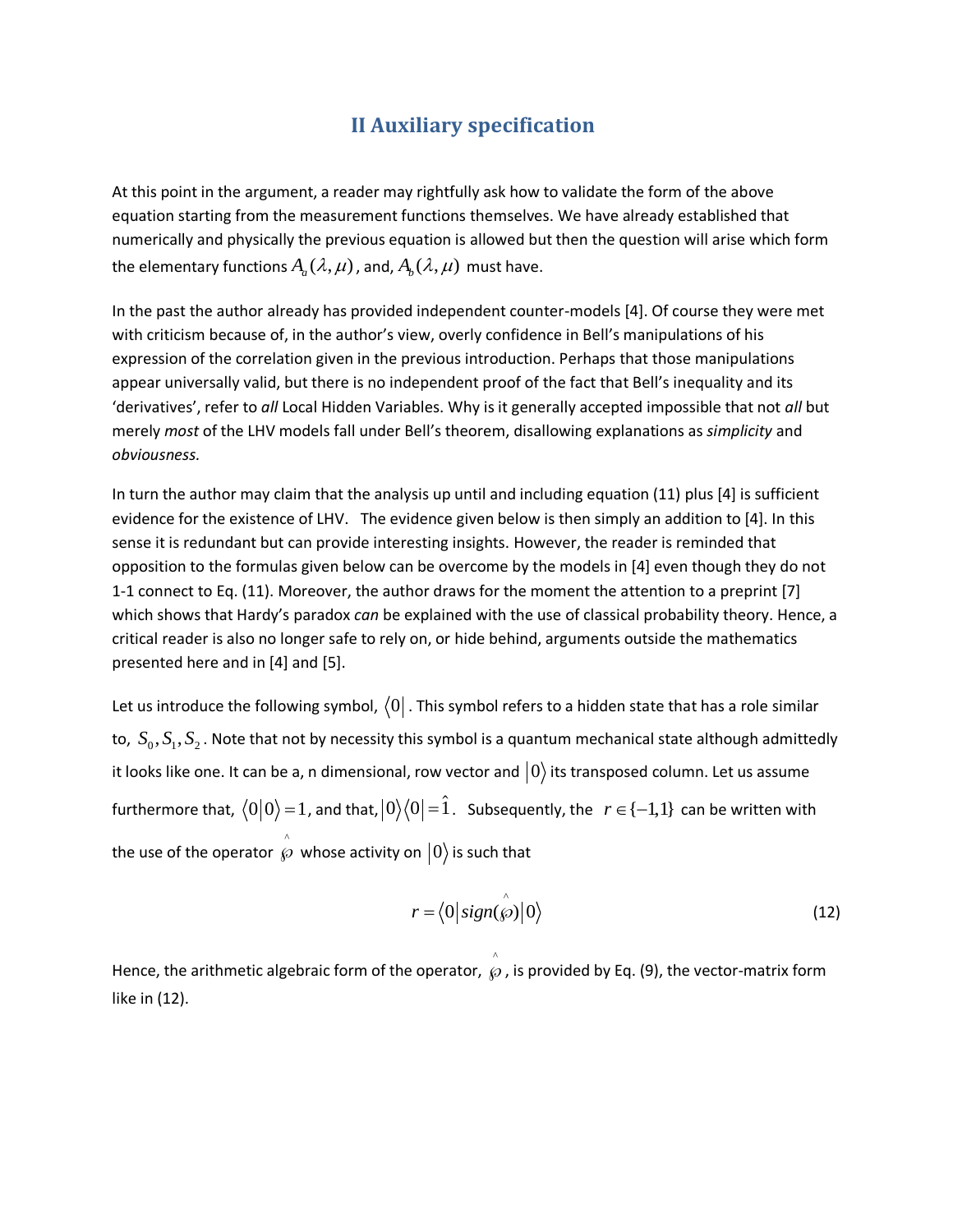If we write e.g. for  $A_a(\lambda,\mu)$  the following

$$
A_a(\lambda,\mu) = \mu \langle 0 | sign(\kappa + S_3 e^{\zeta_A}) | 0 \rangle \tag{13}
$$

and

$$
A_b(\lambda, \mu) = S_0 \langle 0 | sign(\kappa + S_4 e^{\zeta_B}) | 0 \rangle
$$
\n(14)

Here,  $S_i \in \{-1,1\}$ ,  $(i = 3, 4)$  and,  $S_3 + S_4 = 0$ . I.e. the source sends e.g.,  $S_3 = -1$  to A and  $S_4 = +1$  to B. With,  $\kappa = \exp[\frac{1}{2}e^{-(\lambda - \log(4)/2})]$ 2  $\kappa = \exp[\frac{1}{2}e^{-(\lambda - \log(4)/2)}].$ 

Because of,  $\,F_{a,b}(\lambda) = \sum_{a,b} \, F_{a,b}(\lambda,\mu) \delta_{\mu,\mu} \,$  $\sum_{\{-1,1\}}$  $F_{a,b}(\lambda) = \sum_{\mu \in \{-1,1\}} F_{a,b}(\lambda, \mu) \delta_{\mu, r}$  $\lambda$ ) =  $\sum F_{a,b}(\lambda,\mu)\delta_{\mu,r}$ ,  $=\sum_{\mu\in \{-1,1\}}F_{a,b}(\lambda,\mu)\delta_{\mu,r}$  , and  $\,F_{a,b}(\lambda,\mu)=A_a(\lambda,\mu)A_b(\lambda,\mu)\,$  , it follows

$$
F_{a,b}(\lambda) = S_0 \langle 0 | sign(\hat{\wp}) | 0 \rangle \langle 0 | sign(\kappa + S_3 e^{\zeta_A}) | 0 \rangle \langle 0 | sign(\kappa + S_4 e^{\zeta_B}) | 0 \rangle
$$
(15)

From,  $|0\rangle\langle 0|$   $\!=$   $\!1$  , it is possible to re-write the previous equation into

$$
F_{a,b}(\lambda) = S_0 \langle 0 | sign(\hat{\wp}) sign(\kappa + S_3 e^{\zeta_A}) sign(\kappa + S_4 e^{\zeta_B}) | 0 \rangle
$$
 (16)

Making use of,  $sign(xy) = sign(x) sign(y)$ , the previous can be re-written as

$$
F_{a,b}(\lambda) = S_0 \langle 0 | sign[\hat{\wp}(\kappa + S_3 e^{\zeta_A})(\kappa + S_4 e^{\zeta_B})]0 \rangle
$$
 (17)

First we may deduce from the algebraic form of operator,

from the algebraic form of operator, 
$$
\hat{g}
$$
, that  
\n
$$
\hat{\hat{g}} \times \hat{k}^2 = -\log \frac{1}{2} \sum_{S_1 \in \{-1,1\}} \frac{1}{2} \sum_{S_2 \in \{-1,1\}} \log^{-1} 2 \log \log \exp[e^{-(\lambda - \log(4))/2}]
$$
\n
$$
= -\log e^{-(\lambda - \log(4))} = \lambda - \log(4)
$$

In addition,

$$
\hat{\wp} \kappa e^{\zeta_A} = \hat{\wp} \exp[\frac{1}{2} e^{-(\lambda - \log(4))/2} + \zeta_A]
$$
  
=  $-\log \frac{1}{2} \sum_{S_1 \in \{-1,1\}} \frac{1}{2} \sum_{S_2 \in \{-1,1\}} \log^{-1} \log[\frac{1}{2} e^{-(\lambda - \log(4))/2} + \zeta_A]^2$   
=  $-\log \frac{1}{2} \sum_{S_1 \in \{-1,1\}} \frac{1}{2} \sum_{S_2 \in \{-1,1\}} [\zeta^2]_A + \zeta_A e^{-(\lambda - \log(4))/2} + \frac{1}{4} e^{-(\lambda - \log(4))}]$   
=  $-\log(1 + \frac{1}{4} e^{-(\lambda - \log(4))})$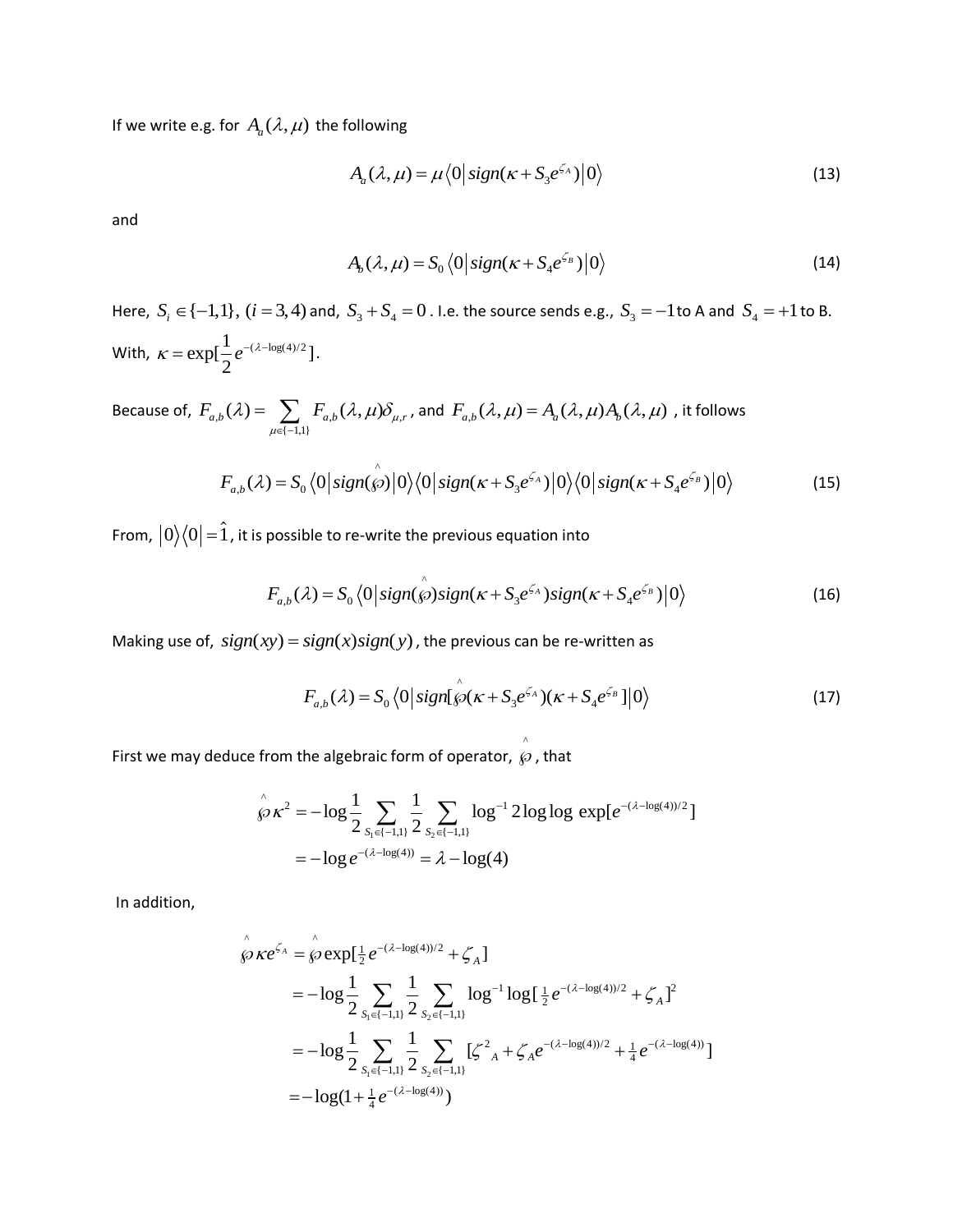Hence,  $\hat{\beta}$   $\kappa e^{\zeta_A}$  =  $\hat{\beta}$   $\kappa e^{\zeta_B}$  and because,  $S_3 + S_4 = 0$ , the two terms cancel. Because of the fact that,  $S_3S_4 = -1$  , equation (11) arises.

## **III Correlation**

Having sufficiently established the expression in Eq. (11) we may derive the following form of  $I_{a,b}$ 

$$
I_{a,b} = S_0 \int_0^{+\infty} 2(1 - e^{-\lambda}) \delta(\lambda - \hat{\wp} e^{\zeta_A} e^{\zeta_B} - \log(4)) d\lambda
$$
 (18)

because,  $(d \text{ sign}(x)/dx)$ = $2\delta(x)$ . From the previous equation (11) we may note that, because,  $(1-e^{-\lambda}) \geq 0$ ,  $\forall_{\lambda \in [0,\infty)}$  and,  $\delta(x) \geq 0$ ,  $\forall_{x \in \mathbb{R}}$ , that,  $sign(I_{a,b}) = S_0 \in \{-1,1\}$ .

If we subsequently compute the result of the integral in equation (11) we see that  
\n
$$
\hat{\wp}e^{\zeta_A}e^{\zeta_B} = -\log \frac{1}{2} \sum_{s_1 \in \{-1,1\}} \frac{1}{2} \sum_{s_2 \in \{-1,1\}} \log^{-1} 2 \log \log (e^{\zeta_A + \zeta_B})
$$

Hence

$$
\hat{\wp} e^{\zeta_A} e^{\zeta_B} = -\log \frac{1}{2} \sum_{S_1 \in \{-1,1\}} \frac{1}{2} \sum_{S_2 \in \{-1,1\}} \log^{-1} 2 \log (\zeta_A + \zeta_B) =
$$
  

$$
-\log \frac{1}{2} \sum_{S_1 \in \{-1,1\}} \frac{1}{2} \sum_{S_2 \in \{-1,1\}} (\zeta_A + \zeta_B)^2 = -\log [2(1 + (a.b)S_0)]
$$

From eq. (7) it then follows that

follows that  
\n
$$
C_{a,b} = sign(I_{a,b})(1 - (ab)S_0 - 1) = -S_0 sign(I_{a,b})(ab) = -(ab)
$$
\n(19)

which can be recognized as the quantum correlation.

### **IV Discussion**

In the previous paper the quantum correlation is derived from Bell's expression for Local Hidden Causal variables such as envisaged by Einstein.

The reader should note that there is little reason to question the employed exponential density and the Kronecker discrete density as classical densities. Hence, we can concentrate on the measurement functions. In the first place because the present derivation is simple and straightforward, the question 'what is wrong with Bell's inequality' is that this inequality should forbid to have,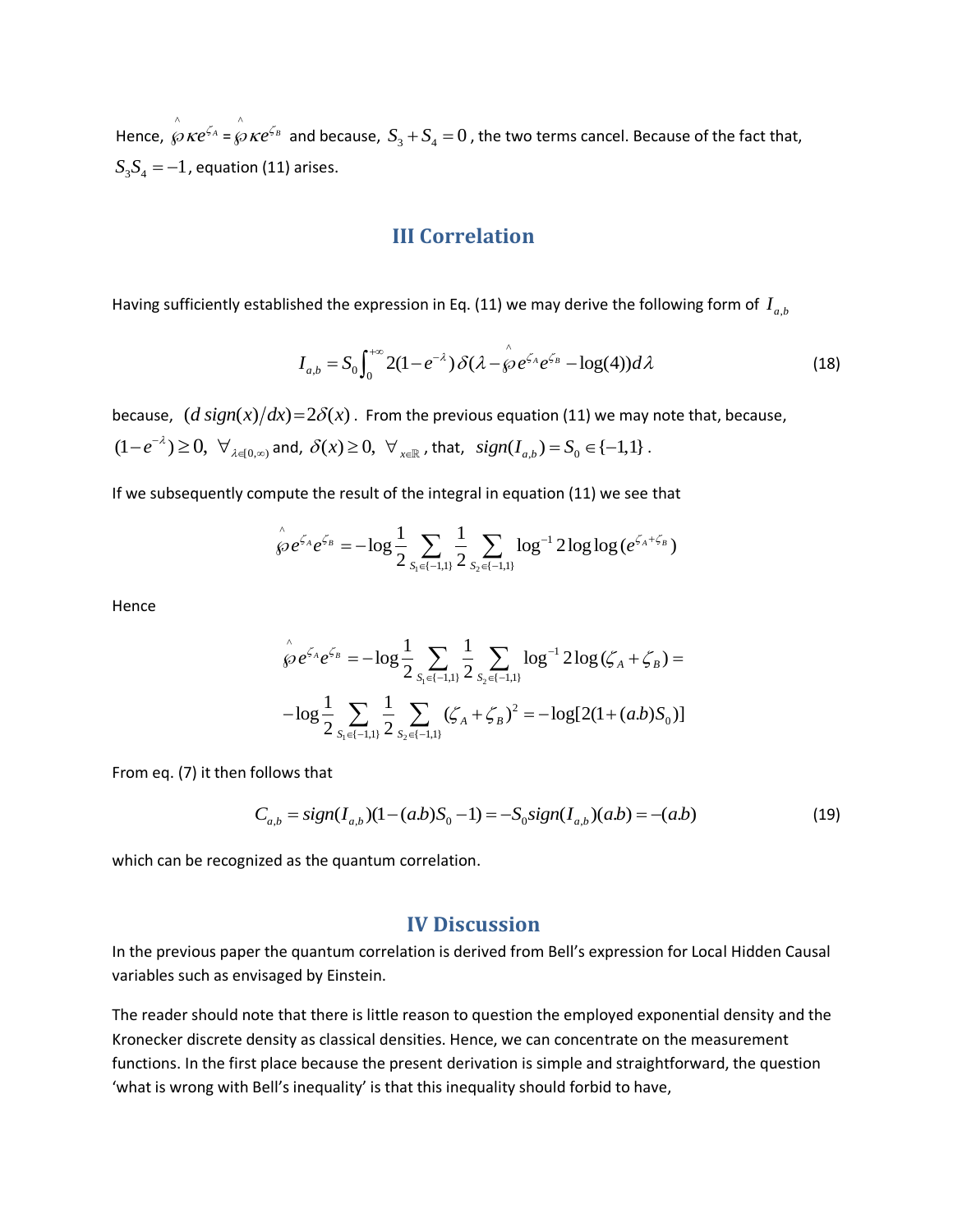$$
F_{a,b}(\lambda) = S_0 \, sign(\lambda - \hat{\wp} e^{\zeta_A} e^{\zeta_B} - \log(4))
$$

 $\lambda$ 

This is an interesting claim. Its reasoning would go something like,.. 'because of the truth of Bell's inequality –based on e.g. its simplicity- it is not possible to write this'. However, arithmetically this is possible. This implies that the expression could be a breach of the locality –admitting then at the same time that the inequality can be violated with non-local LHV models thereby weakening the 'what is wrong argument' to the issue of locality v.s. non-locality leaving aside the implied mathematical error intended by the opponent. In simple words, the opponent would then resort to … 'breaches of the inequality are not mathematical errors when a non-local LHV model is employed'. This brings us to the question if the expression is local or non-local. Before embarking on this part of the discussion, it is necessary to note that explicit forms of A and B measurement functions were given in section II. Perhaps that critical readers still will be dissatisfied because here it is still not quite possible to point at a technical error, but the formulation admittedly has the drawback of the unknown<sup>2</sup>

$$
r = \langle 0 | sign(\hat{\wp}) | 0 \rangle
$$

In order to accommodate those readers I refer to a model in reference [5] and again stress that in reference [7] classical probability also did something that, no doubt, will be considered impossible by this type of reader.

Let us try to answer the locality vs non-locality question as follows.

A product of two a, b parameter-independent functions, like e.g.

$$
A_a(\lambda,\mu)A_b(\lambda,\mu)
$$

is considered local because otherwise Bell's correlation would not be local from the beginning. Hence, the product,  $e^{\zeta_A}e^{\zeta_B}$  passes the test of locality too. Then, any function on  $e^{\zeta_A}e^{\zeta_B}$  will not represent a breach of locality either, especially when the parameters of the function –i.e. the 'stuff' where the function is made of- is independent of the parameter vectors. Note that, of course in the A-wing, the parameter vector is chosen independently of the choice in the B-wing and vice-versa. Hence, the expression ^  $F_{a,b}(\lambda) = S_0 \, sign(\lambda - \hat{\wp} e^{\zeta_A} e^{\zeta_B} - \log(4))$  does not contain non-local elements because, firstly, the independent choice of parameter vectors in the respective wings is absolutely maintained. Moreover, the source only 'blindly' sends hidden parameters  $S_0, S_1, S_2$  to the A-wing and the B-wing. Those parameters are employed in the 'function' that transforms  $e^{\zeta_A}e^{\zeta_B}$  .

Suppose, furthermore, we inspect a computer network model of Gill [3].

 $\overline{a}$ 

<sup>&</sup>lt;sup>2</sup> Of course random drawing of numbers in {-1,1} could help to overcome this lack of knowledge. Best is to make a computer model based on ref [5].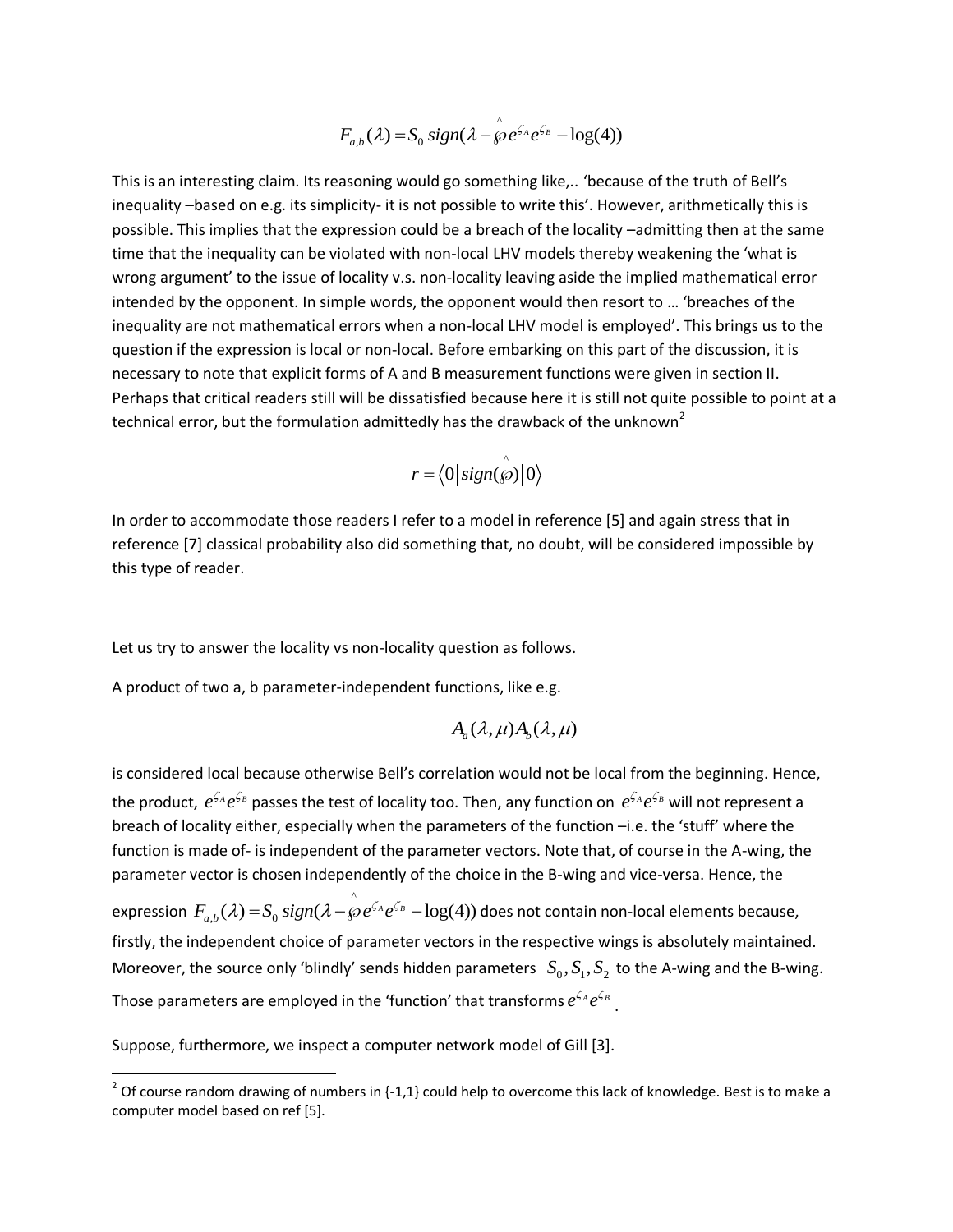Let us study the Clauser, Horne, Shimony and Holt variant of the Bell inequalities. We have

$$
D = C_{1_A,1_B} - C_{1_A,2_B} - C_{2_A,1_B} - C_{2_A,2_B}
$$

According to a similar argument as for inequality (2),  $D$  , is restricted to,  $|D|$  $\leq$  2. Here, the observer A in the A-wing may randomly select from unitary, {a,b} and B from the set {c,d} and, {a,b}≠{c,d}. It should be noted that the previous inequality can be violated with only a limited set of choices for {a,b}≠{c,d}. In the computer experiment, we restrict the attention to a two-dimensional sub-space and take

$$
a = 1_A = (1,0), \qquad b = 2_A = (0,1)
$$
  

$$
c = 1_B = (1/\sqrt{2}, -1/\sqrt{2}), \qquad d = 2_B = (-1/\sqrt{2}, -1/\sqrt{2})
$$

Note that e.g. for the pair  $(1_{\scriptscriptstyle{A}},1_{\scriptscriptstyle{B}})$  , the quantum correlation is equal to  $\overline{C_{1_{\scriptscriptstyle{A}},1}}$ 1  $C_{1_A,1_B} = -\frac{1}{\sqrt{2}}$ .

For our expression  $C_{a,b} = sign(I_{a,b})(|I_{a,b}|-1)$  we may see the following

$$
\begin{aligned}\n\text{pression} \ \ C_{a,b} &= sign(I_{a,b})(|I_{a,b}|-1) \text{ we may see the following} \\
\text{sign}(I_{1_A,1_B}) &= -1, \ \text{sign}(I_{a,b}) = 1, \ \text{for all } (a,b) \in \{ (1_A, 2_B), (2_A, 1_B), (2_A, 2_B) \} = \Re\n\end{aligned}
$$

together with

$$
|I_{a,b}| - 1 = \frac{1}{\sqrt{2}}, \ \forall_{(a,b)\in\mathfrak{R}\cup\{(1_A,1_B)\}} \tag{20}
$$

This then gives,  $|D| = |\frac{1}{\sqrt{2}} - \frac{1}{\sqrt{2}} - \frac{1}{\sqrt{2}} - \frac{1}{\sqrt{2}}| = 2\sqrt{2} > 2$ . This shows that with the use of the previous

formalism at least one of the (computer simulation) experiments (Gill [3]) can be violated with a local hidden causality model. This validates the previously given formalism because a simple violation can be obtained from the formalism. This one-time violation using the given set of settings for the measuring instruments, already is sufficient enough when the opponents are unable to show non-locality in the formalism. The truth of the auxiliary argument in section II has no dealing with this. If critical readers contest this result then they cannot do that unwarranted. It should be demonstrated that either, locality is violated, or, mathematical errors were made, or, that equation (20) is, out of internal mathematical reasons, impossible –naturally without referring to the truth of CHSH or using section II arguments-, or, revert to the authoritarian version of religion.

Concerning the other important argument against local hidden causality, i.e. the value definiteness and non-contextuality of the Kochen and Specker argument, one can employ the possibility that upon measurement the quantum variables are 'filled' with values from a conglomerate of deterministic local hidden variables and that there is no value definiteness in the quantum variables but that there is in the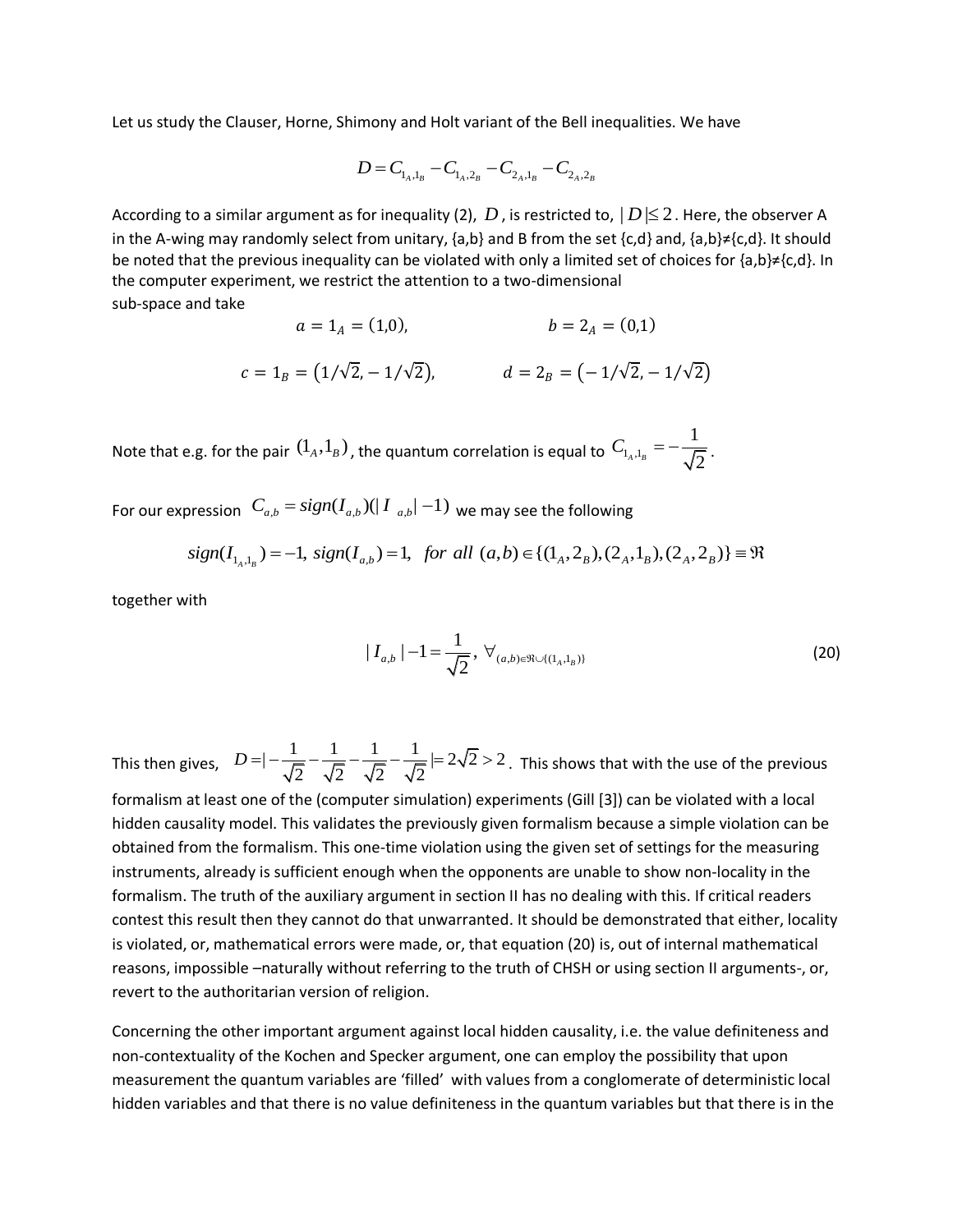local hidden causality that 'feeds' them. In this way LHVs may avoid the value-definiteness of the Kochen and Specker theorem leading to a possible conflict between LHV models and quantum predictions.

In general we have demonstrated that along the previous lines of reasoning one can obtain the quantum correlation from a local hidden variables expression of the correlation. The conclusion must be that Bell's mathematics is not that unqualified universally valid as is usually assumed. The non-localists cannot hide forever behind the simplicity of Bell's argument, turn a blind eye to its shortcomings and uncritically trust on the operations leading to the inequality. The density is unquestionably classic Kolmogorovian and hence the advanced criticism on Bell's mathematics cannot be rejected along the lines of probability theory. The here employed formalism remains within the boundaries of locality. The present author would like to make the reader aware of other counter-models (Geurdes [5]).

Locality has earned its place among the possible explanations of quantum correlation. Moreover, the author would like to point at the fact that, mathematically, Dirac's quantum relativistic equation appears embedded in Maxwell's classical electromagnetic field equations [6]. This at its least implies a less straightforward theoretical relation between the classical and the quantum domain.